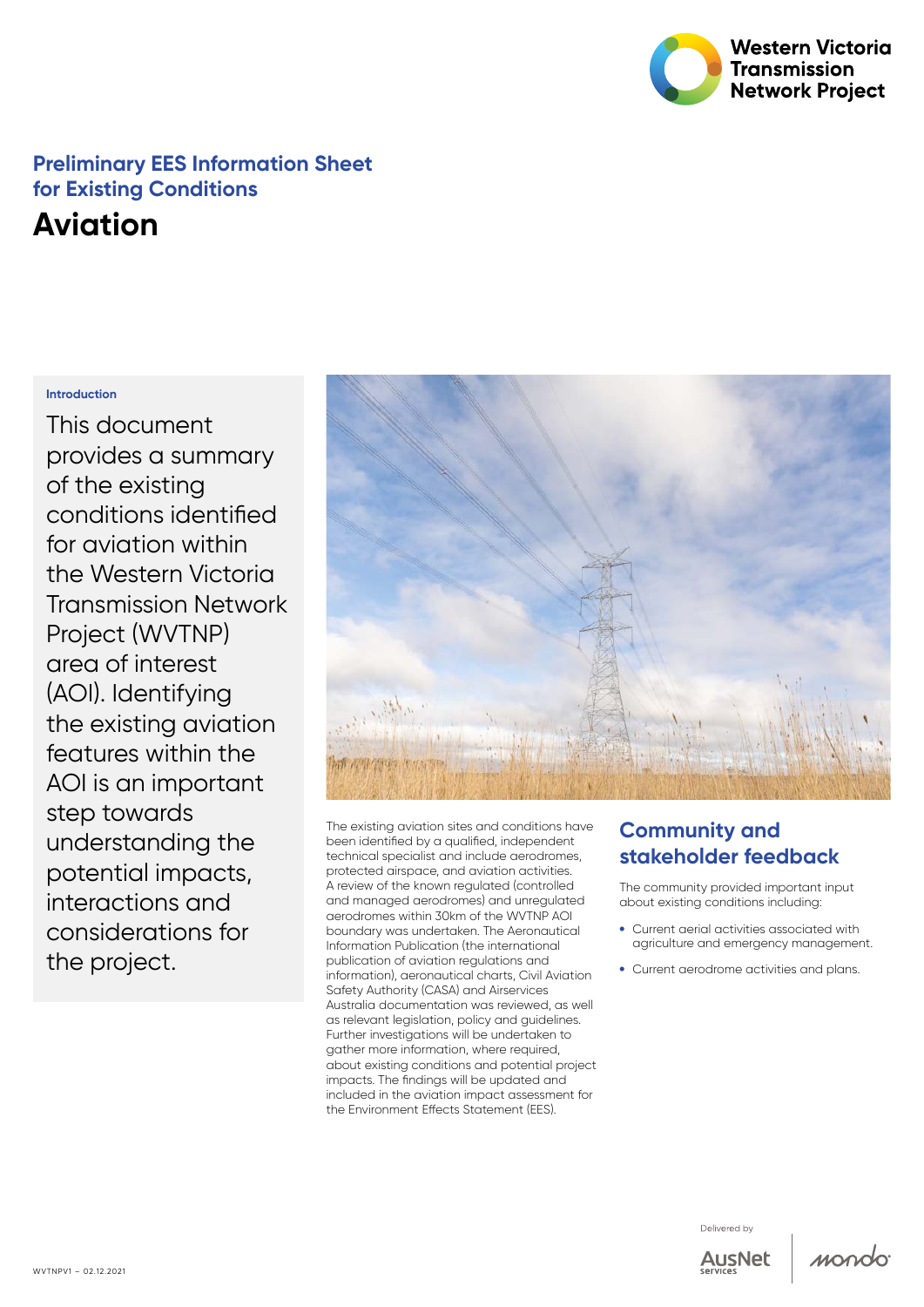

Western section of the AOI and known aerodromes

#### **Overview**

Aeronautical infrastructure includes aerodromes, air traffic control communications, radio navigation and surveillance facilities, prescribed airspace protecting aerodromes and published air routes, as well as Prohibited, Restricted and Danger airspace. Civil aerodromes are either regulated by CASA or unregulated. CASA has no jurisdiction over unregulated aerodromes. Firefighting and air ambulance aircraft use any aerodrome suitable for their intended operations.

Tall structures such as transmission towers and conductors / wires can present an aviation hazard. To ensure safety during take-off or landing, the airspace surrounding aerodromes in Victoria is protected from tall structures. Aircraft operating at altitudes below 3000ft are usually single engine light aircraft used for recreational flying and pilot training. These aircraft predominantly fly by day, must remain clear of cloud and maintain visual reference to the ground. They are required to remain at least 500ft above the tallest structure on the ground within 600m of their flight path.

Authorised low flying activity such as military, emergency services, aerial firefighting and aerial spraying are flown by highly trained and appropriately licensed pilots. Through flight planning these pilots are aware of transmission lines and other obstacles that may affect their operations.

#### **Western section of AOI – Bulgana to North Ballarat**

There are five known aerodromes within 30km of this section of the AOI. The regulated aerodromes at Stawell (YSWL), Ararat (YARA) and Ballarat (YBLT) are protected by prescribed airspace. Prescribed airspace protects the safety and efficiency into or out of an airport. The unregulated aerodromes at Beaufort (YBFT) and Maryborough (YMBU) have recommended obstacle free areas (OFA) as described in Civil Aviation Advisory Publication 92-11 . There is also a helipad on the roof of the Ballarat Base Hospital.

At Ballarat, there is potential for the project to impact the prescribed airspace which may limit the location and height of transmission lines and terminal station infrastructure. Aircraft operating at Stawell, Ararat and Beaufort aerodromes must stay high enough to avoid existing wind farms, which is also above the proposed height of the project infrastructure in the AOI.

1. <https://www.casa.gov.au/rules-and-regulations/current-rules/civil-aviation-advisory-publications>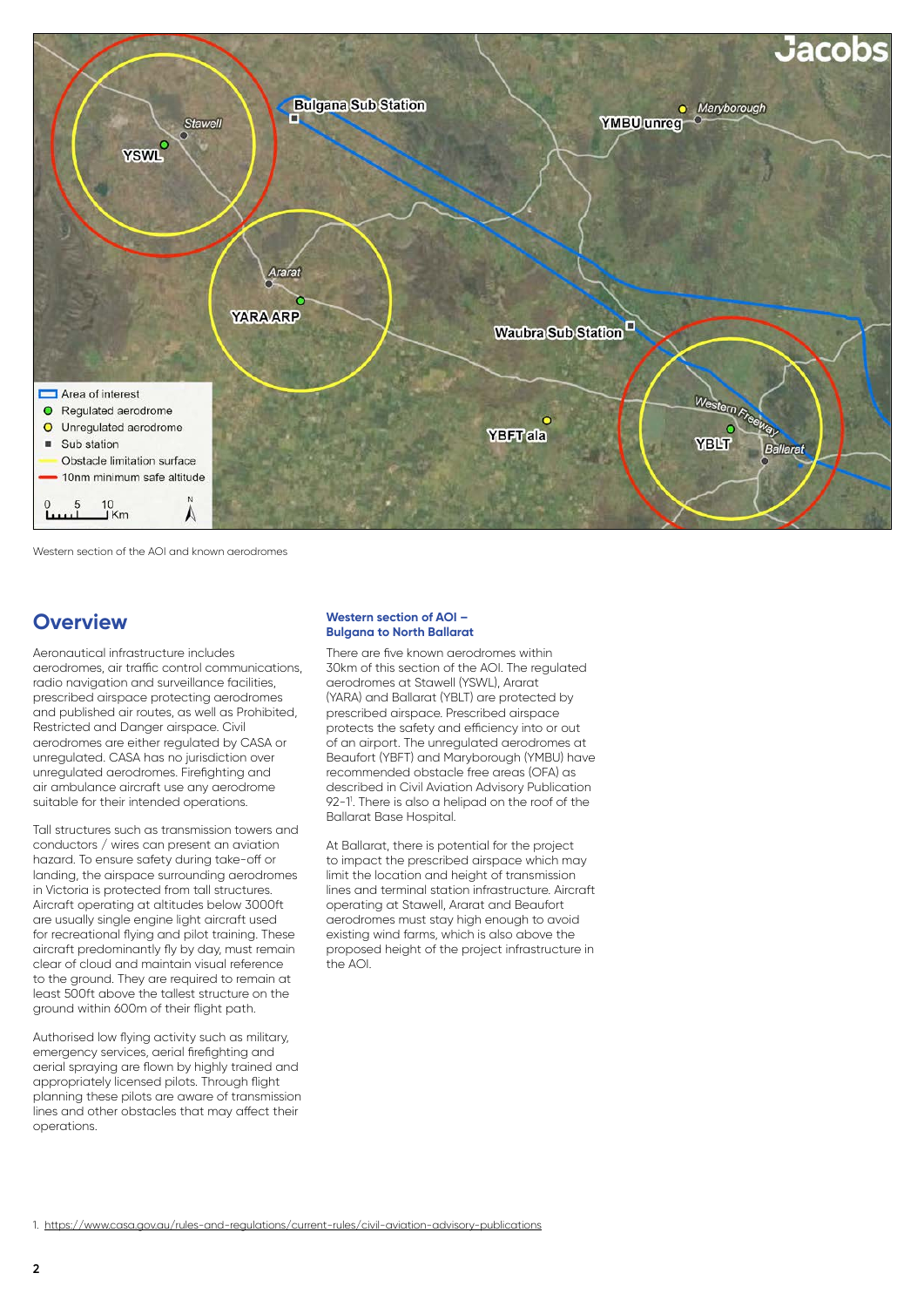

Eastern section of the AOI and known aerodromes

#### **Eastern section of the AOI - Ballarat to North Sydenham**

There are five known aerodromes within 30km of this section of the AOI, plus Ballarat as described in the previous section. The Melbourne Airport Tullamarine (YMML) is regulated and protected by prescribed airspace. There are four unregulated aerodromes at Myrniong (RAA ALA), Rowsley/ Brooks Landing (YBSL), Bacchus Marsh (YBSS) and Melton (YMEL). There are two helipads at Rowsley (YWRS) and Djerriwarrh (Bacchus Marsh) Health. The Fiskville airstrip is closed.

The Bacchus Marsh unregulated aerodrome hosts flying training, gliding, aircraft maintenance, recreational flying and light aircraft hangarage. There is potential for project infrastructure to impact on some aircraft operations, such as forced landing practice near the aerodrome. The Moorabool Shire Council owns the aerodrome and future improvements may include expanded operational areas, lighting for night operations and the possibility of becoming a regulated aerodrome.

The Melton unregulated aerodrome hosts ultra-light and light aircraft operations, aircraft maintenance and hangarage. There is potential for project infrastructure to impact on some aircraft operations and future improvements such as additional runways or extensions.